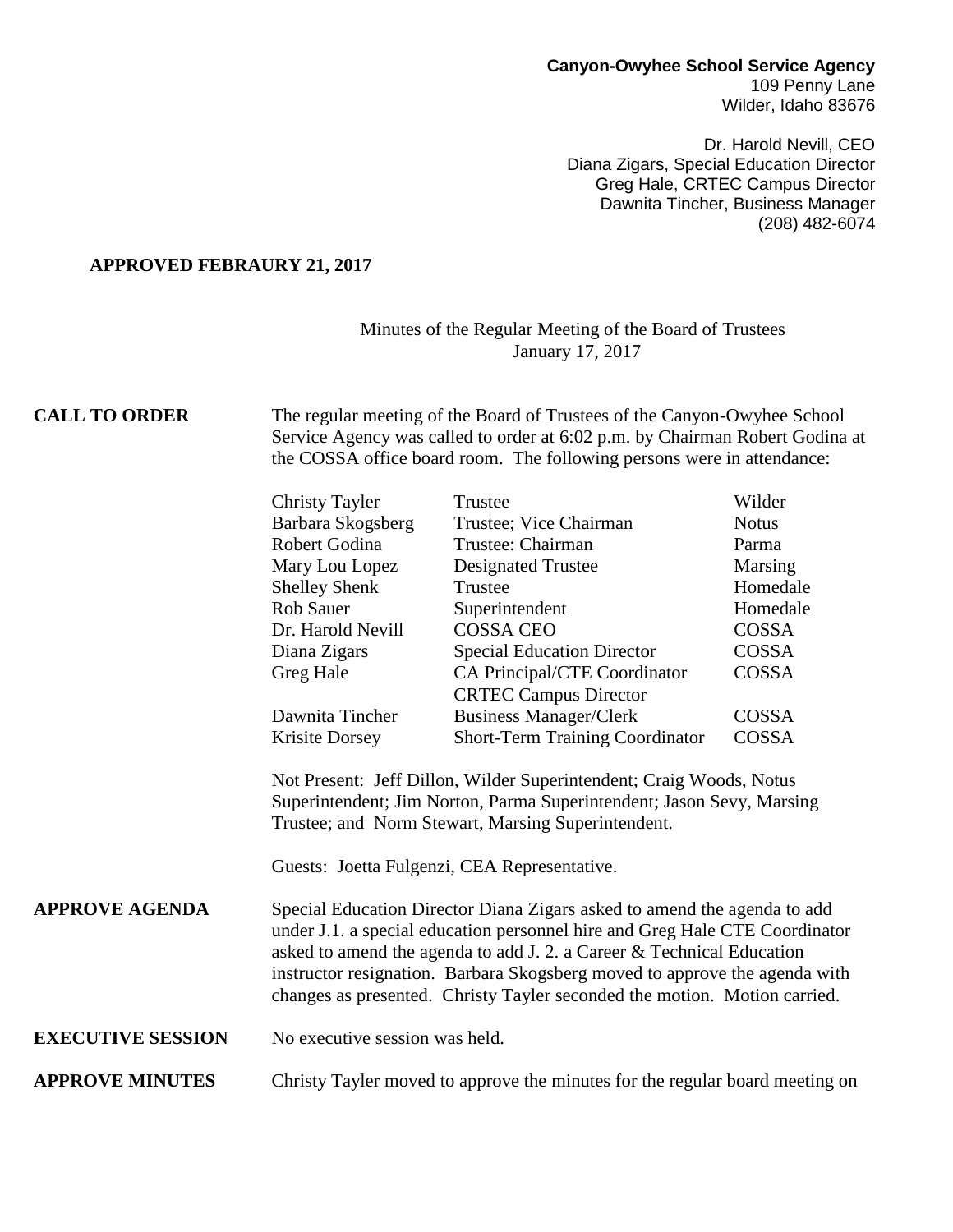|                                                        | December 19 <sup>th,</sup> 2016 as presented. Shelley Shenk seconded the motion. Motion<br>carried.                                                                                                                                                                                                                                                                                                                                 |
|--------------------------------------------------------|-------------------------------------------------------------------------------------------------------------------------------------------------------------------------------------------------------------------------------------------------------------------------------------------------------------------------------------------------------------------------------------------------------------------------------------|
| <b>BILL SCHEDULE</b>                                   | Barbara Skogsberg moved to approve the bill schedule as presented. Rob Sauer<br>seconded the motion. Motion carried.                                                                                                                                                                                                                                                                                                                |
| <b>OLD BUSINESS</b>                                    |                                                                                                                                                                                                                                                                                                                                                                                                                                     |
| <b>Payroll Projections</b>                             | Dr. Nevill discussed with the Board the difficulties encountered and questions<br>that remain in order to project the increase in payroll for the 2017-2018 school<br>year budget and stated that they are working on it and will have information at<br>the next Board meeting.                                                                                                                                                    |
| <b>NEW BUSINESS</b>                                    |                                                                                                                                                                                                                                                                                                                                                                                                                                     |
| <b>CEA</b>                                             | No additions to the submitted report.                                                                                                                                                                                                                                                                                                                                                                                               |
| <b>Business Office</b>                                 | No additions to the submitted report.                                                                                                                                                                                                                                                                                                                                                                                               |
| <b>Special Services Report</b>                         | No additions to the submitted report.                                                                                                                                                                                                                                                                                                                                                                                               |
| <b>Administrative Report</b>                           | Discussion was held by the Board of Trustees regarding COSSA Academy<br>emergency closure days due to inclement weather. Barbara Skogsberg moved to<br>ratify the emergency closure dates of January 4th, 5th, 6th, 9th, 10th, and 11th,<br>2017 of COSSA Academy due to inclement weather. Rob Sauer seconded the<br>motion. Motion carried.                                                                                       |
|                                                        | Christy Tayler moved to approve the revised COSSA Academy calendar with<br>the addition of the strike out dates noted in the key at the bottom. Barbara<br>Skogsberg seconded the motion. Motion carried.                                                                                                                                                                                                                           |
|                                                        | Rob Sauer moved to approve the submission of a waiver to adjust weather<br>impacted days of attendance to the State Department of Education. Christy<br>Tayler seconded the motion. Motion carried.                                                                                                                                                                                                                                 |
|                                                        | Dr. Nevill talked to the Board regarding suggestions made by the Division of<br>CTE that they only approve future annual Perkins Plans if the plan corrects<br>deficiencies in the annual Perkins Performance Measures. This could affect the<br>consortiums ability to pay salaries in the health services programs as we have in<br>the past.                                                                                     |
| Career & Technical/CRTEC<br><b>Short-Term Training</b> | CRTEC Campus Director Greg Hale discussed with the Board the issues of<br>snow caused damage to the CRTEC facility and the heating units. He stated that<br>four of the heating units had been damaged, there are cracks on the walls and<br>ceilings and ceiling tiles are starting to bow. The insurance company has been<br>contacted and he will keep them apprised of any new issues.<br>No additions to the submitted report. |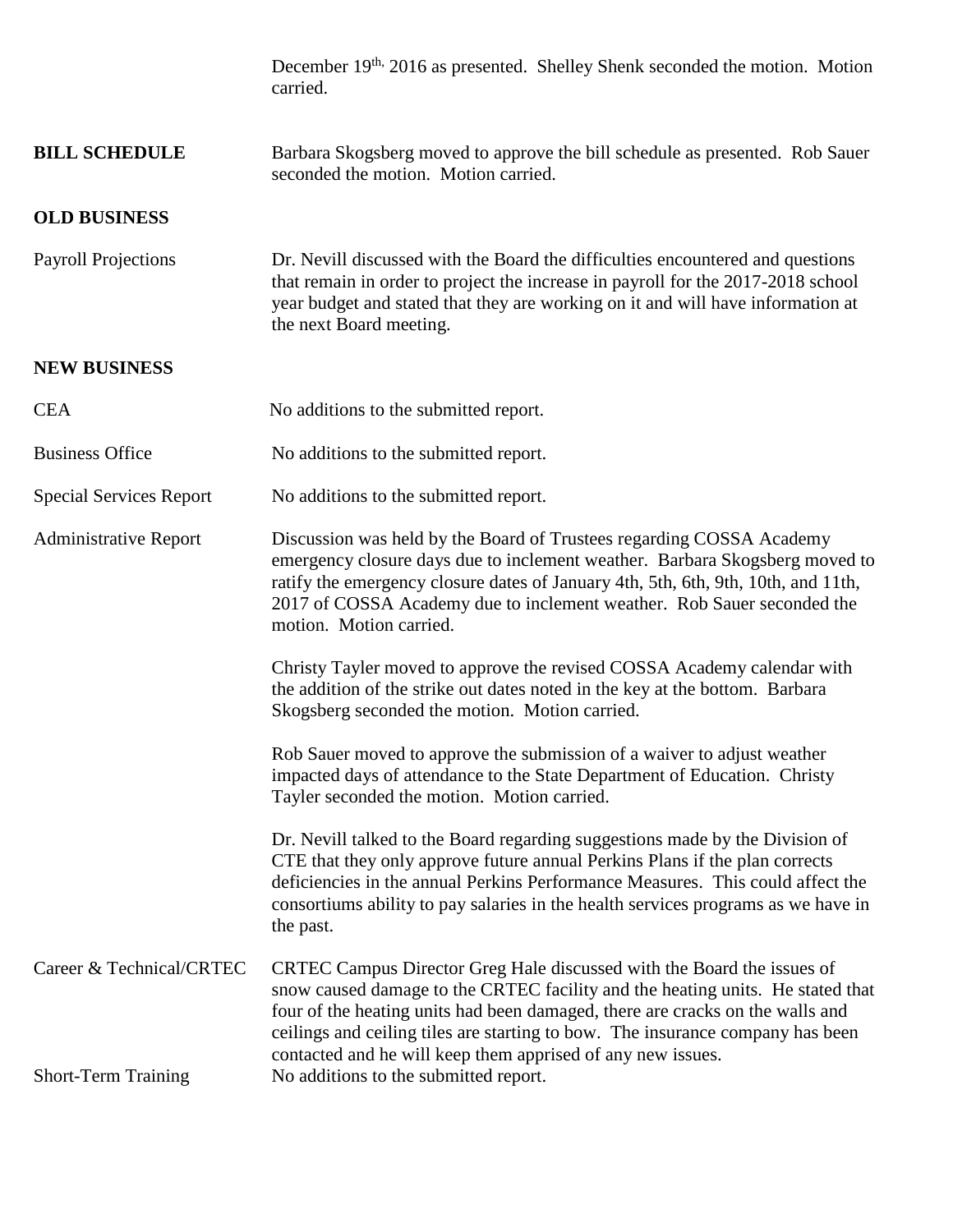# **COSSA BOARD POLICIES**

| Policies – First Reading                          | First reading of the CTE Course Description Manual (Revision) was held. Rob<br>Sauer moved to bring the CTE Description Manual (Revision) back for a second<br>reading. Christy Tayler seconded the motion. Motion carried.                                                                                                                  |
|---------------------------------------------------|----------------------------------------------------------------------------------------------------------------------------------------------------------------------------------------------------------------------------------------------------------------------------------------------------------------------------------------------|
|                                                   | First reading of Policy 115 – Strategic Planning (New) was held. Rob Sauer<br>moved to bring Policy 115 – Strategic Planning (New) back for a second<br>reading. Christy Tayler seconded the motion. Motion carried.                                                                                                                         |
|                                                   | First reading of Policy 116 – Public Record Disclosure Requests (New) was<br>held. Rob Sauer moved to bring Policy 116 – Public Record Disclosure<br>Requests (New) back for a second reading. Christy Tayler seconded the motion.<br>Motion carried.                                                                                        |
|                                                   | First reading of Policy 117 – Unmanned Aerial Vehicle (Drones) (New) was<br>held. Rob Sauer moved to bring Policy 117 – Unmanned Aerial Vehicle<br>(Drones) (New) back for a second reading. Christy Tayler seconded the motion.<br>Motion carried.                                                                                          |
|                                                   | First reading of Policy 325 – Mentor Teacher Program (New) was held. Rob<br>Sauer moved to bring Policy 325 – Mentor Teacher Program (New) back for a<br>second reading. Christy Tayler seconded the motion. Motion carried.                                                                                                                 |
| Policies – Second Reading                         | Second reading of the Job Description Manual (Revision) was held. Christy<br>Tayler moved to approve the Job Description Manual (Revision) with the<br>addition of the "employee at will" section to page 51 of the Remediation Aid<br>description. Barbara Skogsberg seconded the motion. Motion carried.                                   |
|                                                   | Second reading of the Personnel Manual (Revision) was held. Christy Tayler<br>moved to approve the Personnel Manual (Revision) as presented. Barbara<br>Skogsberg seconded the motion. Motion carried.                                                                                                                                       |
|                                                   | Second reading of Policy 309 – Sick Leave Bank (Revision) was tabled again<br>until next meeting so as to go through the information received from the lawyer.                                                                                                                                                                               |
| <b>PERSONNEL</b>                                  | Diana Zigars asked the Board to ratify her hire of Chantell Mullins as a Special<br>Education Assistant. Christy Tayler moved to ratify the hire of Chantell Mullins as<br>presented. Shelley Shenk seconded the motion. Motion carried.                                                                                                     |
|                                                   | Greg Hale asked the Board to ratify the acceptance of retirement resignation<br>from Auto Mechanics Instructor Gary Schleicher at the end of the 2016-2017<br>school year. Christy Tayler moved to ratify the acceptance of the retirement<br>resignation of Gary Schleicher as presented. Rob Sauer seconded the motion.<br>Motion carried. |
| <b>BOARD REQUESTS</b><br><b>TO ADMINISTRATION</b> | Barbara Skogsberg asked the administration to check with the auditor regarding<br>the 257 IDEA School Age budget and the 257 IDEA School Age Prior Year                                                                                                                                                                                      |